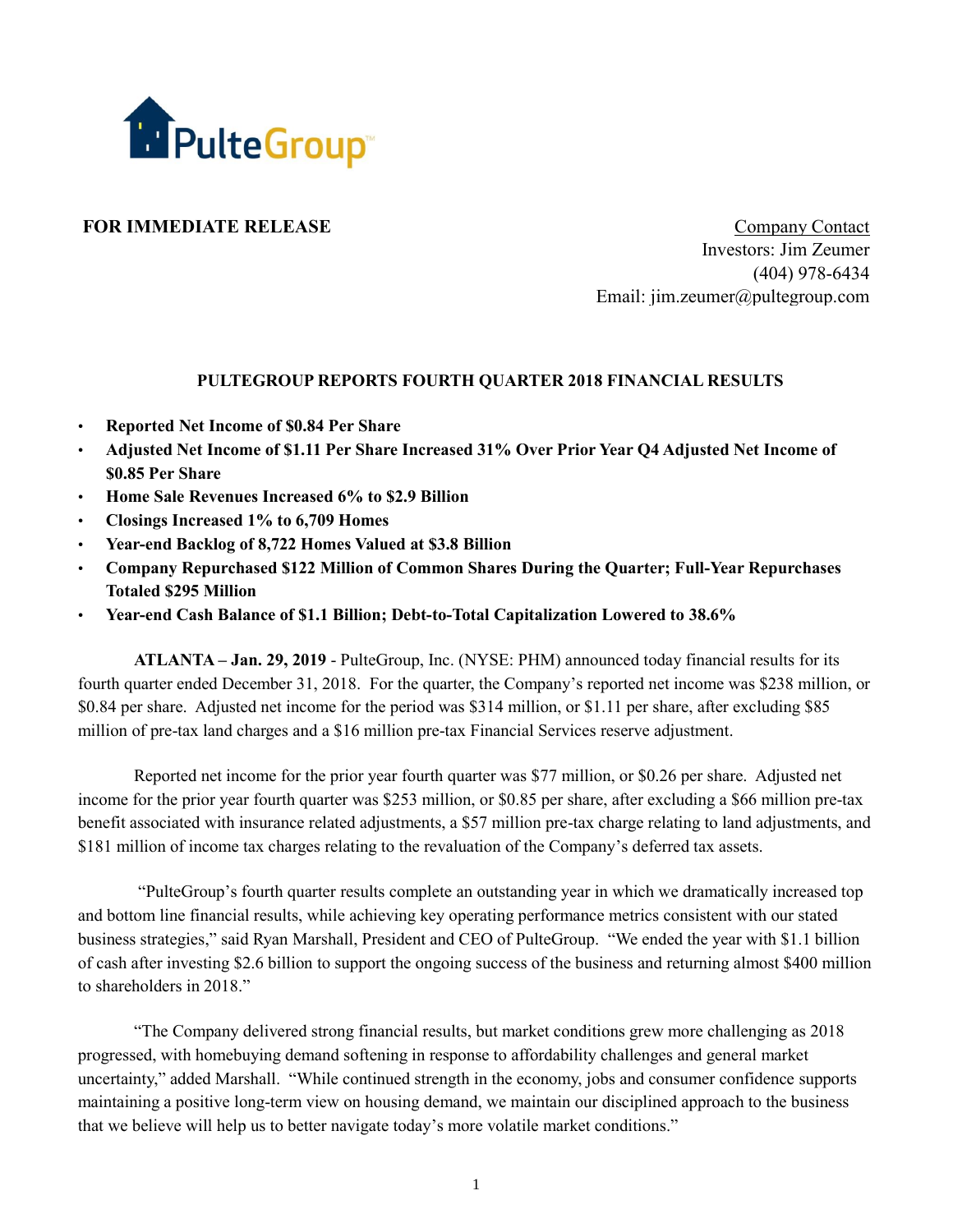#### **Fourth Quarter Results**

Home sale revenues for the fourth quarter increased 6% over the prior year to \$2.9 billion. Higher revenues for the period reflect a 5%, or \$20,000, increase in average sales price to \$430,000, in combination with a 1% increase in closings to 6,709 homes.

The Company's reported home sale gross margin for the fourth quarter was 21.5%. The Company's fourth quarter adjusted home sale gross margin, which excludes \$67 million of pre-tax land charges, was 23.8%. Prior year reported and adjusted gross margins were 21.6% and 23.8%, respectively.

For the fourth quarter, the Company's reported SG&A expense was \$292 million, or 10.1% of home sale revenues. Prior year fourth quarter reported SG&A expense of \$202 million, or 7.4% of home sale revenues, included a \$66 million pre-tax benefit from an insurance-related adjustment. Exclusive of this insurance benefit, prior year adjusted SG&A expense was \$268 million, or 9.8% of home sale revenues.

Net new orders for the quarter totaled 4,267, which is a decrease of 11% from the prior year. The value of net new orders was \$1.8 billion, compared with \$2.0 billion in the fourth quarter of 2017. For the fourth quarter, the Company operated out of 815 communities which is an increase of 3% over the fourth quarter of 2017.

At the end of the quarter, the Company's backlog of sold houses totaled 8,722 homes with a value of \$3.8 billion. The comparable prior year backlog totals were 8,996 homes with a value of \$4.0 billion. The average price of homes in backlog was essentially unchanged at \$440,000.

Fourth quarter Financial Services pre-tax income was \$5 million compared with \$23 million in the prior year. Lower pre-tax income for the period was driven primarily by a \$16 million pre-tax charge associated with a reserve adjustment taken in the period, as well as more competitive operating conditions which continue to impact overall profitability. Reflective of the more competitive market, mortgage capture rate was 77%, down from 81% in the prior year.

During the quarter, the Company repurchased 5.1 million common shares for \$122 million, or an average price of \$24.13 per share. For the year, the Company repurchased a total of 10.9 million common shares, or 4% of its outstanding shares, for \$295 million, or an average price of \$27.00 per share.

At year end, the Company had \$1.1 billion of cash and a debt-to-total capitalization of 39%, which is down from 42% at the end of 2017.

A conference call discussing PulteGroup's fourth quarter 2018 results is scheduled for Tuesday, January 29, 2019, at 8:30 a.m. Eastern Time. Interested investors can access the live webcast via PulteGroup's corporate website at www.pultegroupinc.com.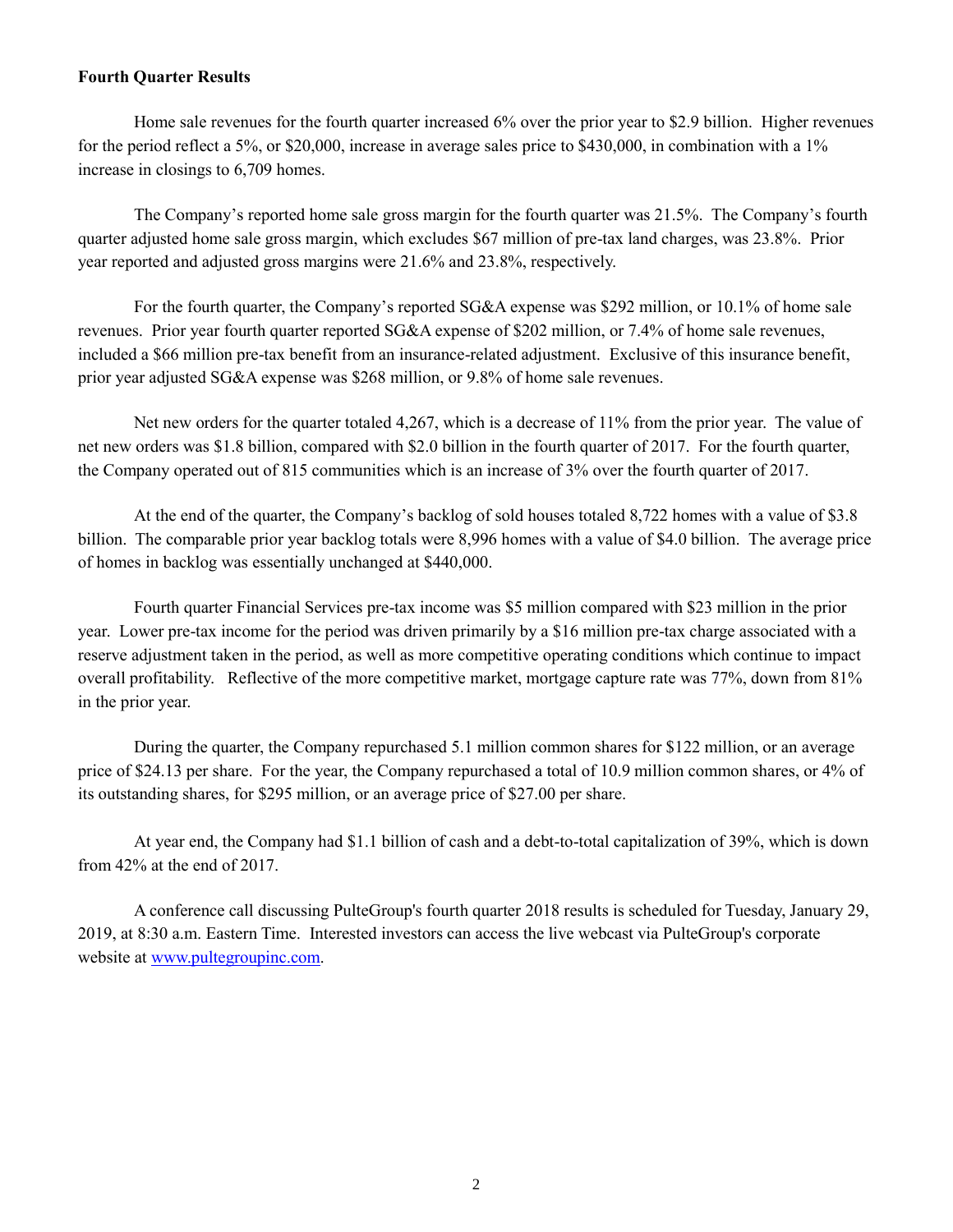#### **Forward-Looking Statements**

This press release includes "forward-looking statements." These statements are subject to a number of risks, uncertainties and other factors that could cause our actual results, performance, prospects or opportunities, as well as those of the markets we serve or intend to serve, to differ materially from those expressed in, or implied by, these statements. You can identify these statements by the fact that they do not relate to matters of a strictly factual or historical nature and generally discuss or relate to forecasts, estimates or other expectations regarding future events. Generally, the words "believe," "expect," "intend," "estimate," "anticipate," "plan," "project," "may," "can," "could," "might," "should", "will" and similar expressions identify forward-looking statements, including statements related to any impairment charge and the impacts or effects thereof, expected operating and performing results, planned transactions, planned objectives of management, future developments or conditions in the industries in which we participate and other trends, developments and uncertainties that may affect our business in the future.

Such risks, uncertainties and other factors include, among other things: interest rate changes and the availability of mortgage financing; competition within the industries in which we operate; the availability and cost of land and other raw materials used by us in our homebuilding operations; the impact of any changes to our strategy in responding to the cyclical nature of the industry, including any changes regarding our land positions and the levels of our land spend; the availability and cost of insurance covering risks associated with our businesses; shortages and the cost of labor; weather related slowdowns; slow growth initiatives and/or local building moratoria; governmental regulation directed at or affecting the housing market, the homebuilding industry or construction activities; uncertainty in the mortgage lending industry, including revisions to underwriting standards and repurchase requirements associated with the sale of mortgage loans; the interpretation of or changes to tax, labor and environmental laws, including, but not limited to the Tax Cuts and Jobs Act which could have a greater impact on our effective tax rate or the value of our deferred tax assets than we anticipate; economic changes nationally or in our local markets, including inflation, deflation, changes in consumer confidence and preferences and the state of the market for homes in general; legal or regulatory proceedings or claims; our ability to generate sufficient cash flow in order to successfully implement our capital allocation priorities; required accounting changes; terrorist acts and other acts of war; and other factors of national, regional and global scale, including those of a political, economic, business and competitive nature. See PulteGroup's Annual Report on Form 10-K for the fiscal year ended December 31, 2017, and other public filings with the Securities and Exchange Commission (the "SEC") for a further discussion of these and other risks and uncertainties applicable to our businesses. PulteGroup undertakes no duty to update any forward-looking statement, whether as a result of new information, future events or changes in PulteGroup's expectations.

#### **About PulteGroup**

PulteGroup, Inc. (NYSE: PHM), based in Atlanta, Georgia, is one of America's largest homebuilding companies with operations in approximately 44 markets throughout the country. Through its brand portfolio that includes Centex, Pulte Homes, Del Webb, DiVosta Homes and John Wieland Homes and Neighborhoods, the Company is one of the industry's most versatile homebuilders able to meet the needs of multiple buyer groups and respond to changing consumer demand. PulteGroup conducts extensive research to provide homebuyers with innovative solutions and consumer inspired homes and communities to make lives better.

For more information about PulteGroup, Inc. and PulteGroup brands, go to www.pultegroupinc.com; www.pulte.com; www.centex.com; www.delwebb.com; www.divosta.com and www.jwhomes.com.

# # #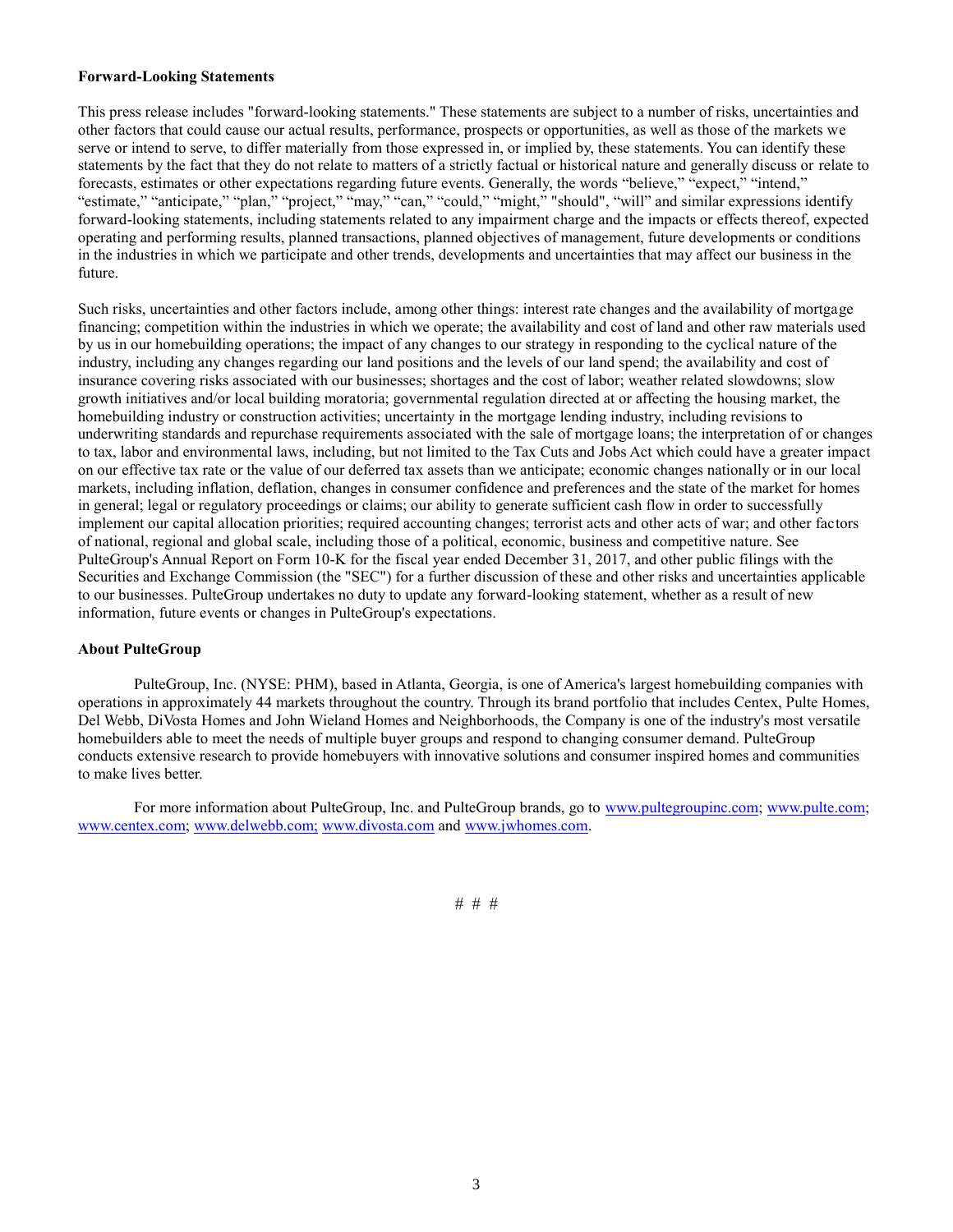## **PulteGroup, Inc. Consolidated Results of Operations (\$000's omitted, except per share data) (Unaudited)**

|                                               |               | <b>Three Months Ended</b> |  |             |               | <b>Year Ended</b> |  |             |  |  |  |  |
|-----------------------------------------------|---------------|---------------------------|--|-------------|---------------|-------------------|--|-------------|--|--|--|--|
|                                               |               | December 31,              |  |             |               | December 31,      |  |             |  |  |  |  |
|                                               |               | 2018                      |  | 2017        |               | 2018              |  | 2017        |  |  |  |  |
| <b>Revenues:</b>                              |               |                           |  |             |               |                   |  |             |  |  |  |  |
| Homebuilding                                  |               |                           |  |             |               |                   |  |             |  |  |  |  |
| Home sale revenues                            | $\mathsf{\$}$ | 2,884,557 \$              |  | 2,717,031   | -S            | 9,818,445 \$      |  | 8,323,984   |  |  |  |  |
| Land sale and other revenues                  |               | 59,534                    |  | 21,693      |               | 164,504           |  | 61,542      |  |  |  |  |
|                                               |               | 2,944,091                 |  | 2,738,724   |               | 9,982,949         |  | 8,385,526   |  |  |  |  |
| <b>Financial Services</b>                     |               | 55,059                    |  | 56,166      |               | 205,382           |  | 192,160     |  |  |  |  |
| Total revenues                                |               | 2,999,150                 |  | 2,794,890   |               | 10,188,331        |  | 8,577,686   |  |  |  |  |
| <b>Homebuilding Cost of Revenues:</b>         |               |                           |  |             |               |                   |  |             |  |  |  |  |
| Home sale cost of revenues                    |               | (2,264,704)               |  | (2,128,931) |               | (7,540,937)       |  | (6,461,152) |  |  |  |  |
| Land sale cost of revenues                    |               | (54,769)                  |  | (18,500)    |               | (126, 560)        |  | (134, 449)  |  |  |  |  |
|                                               |               | (2,319,473)               |  | (2,147,431) |               | (7,667,497)       |  | (6,595,601) |  |  |  |  |
| <b>Financial Services expenses</b>            |               | (50, 772)                 |  | (33, 139)   |               | (147, 422)        |  | (119, 289)  |  |  |  |  |
| Selling, general, and administrative expenses |               | (292,318)                 |  | (201, 607)  |               | (1,012,023)       |  | (891,581)   |  |  |  |  |
| Other expense, net                            |               | (7,096)                   |  | (3,946)     |               | (13, 849)         |  | (32, 387)   |  |  |  |  |
| Income before income taxes                    |               | 329,491                   |  | 408,767     |               | 1,347,540         |  | 938,828     |  |  |  |  |
| Income tax expense                            |               | (91, 842)                 |  | (331, 352)  |               | (325,517)         |  | (491, 607)  |  |  |  |  |
| Net income                                    | \$            | 237,649 \$                |  | 77,415 \$   |               | $1,022,023$ \$    |  | 447,221     |  |  |  |  |
| Net income per share:                         |               |                           |  |             |               |                   |  |             |  |  |  |  |
| Basic                                         | \$            | $0.84$ \$                 |  | $0.26$ \$   |               | 3.56 $$$          |  | 1.45        |  |  |  |  |
| Diluted                                       | \$            | $0.84$ \$                 |  | $0.26$ \$   |               | 3.55 $$$          |  | 1.44        |  |  |  |  |
| Cash dividends declared                       | \$            | $0.11 \text{ }$ \$        |  | 0.09        | $\mathcal{S}$ | 0.38 <sup>°</sup> |  | 0.36        |  |  |  |  |
| Number of shares used in calculation:         |               |                           |  |             |               |                   |  |             |  |  |  |  |
| Basic                                         |               | 278,964                   |  | 292,174     |               | 283,578           |  | 305,089     |  |  |  |  |
| Effect of dilutive securities                 |               | 1,248                     |  | 1,318       |               | 1,287             |  | 1,725       |  |  |  |  |
| Diluted                                       |               | 280,212                   |  | 293,492     |               | 284,865           |  | 306,814     |  |  |  |  |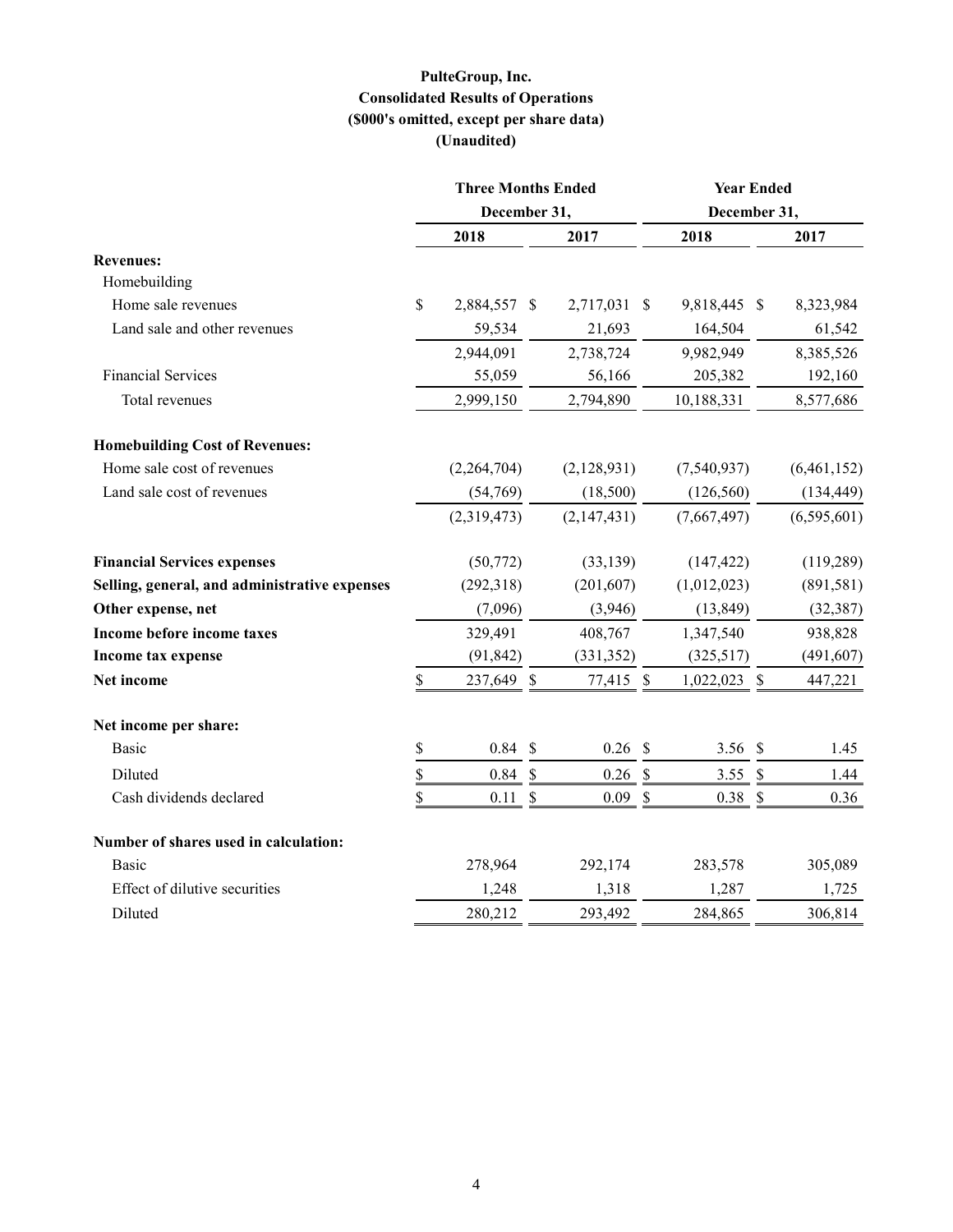## **PulteGroup, Inc. Condensed Consolidated Balance Sheets (\$000's omitted) (Unaudited)**

|                                                   | December 31,<br>2018 | December 31,<br>2017 |
|---------------------------------------------------|----------------------|----------------------|
| <b>ASSETS</b>                                     |                      |                      |
| Cash and equivalents                              | \$<br>1,110,088 \$   | 272,683              |
| Restricted cash                                   | 23,612               | 33,485               |
| Total cash, cash equivalents, and restricted cash | 1,133,700            | 306,168              |
| House and land inventory                          | 7,253,353            | 7,147,130            |
| Land held for sale                                | 36,849               | 68,384               |
| Residential mortgage loans available-for-sale     | 461,354              | 570,600              |
| Investments in unconsolidated entities            | 54,590               | 62,957               |
| Other assets                                      | 830,359              | 745,123              |
| Intangible assets                                 | 127,192              | 140,992              |
| Deferred tax assets, net                          | 275,579              | 645,295              |
|                                                   | \$<br>10,172,976     | 9,686,649            |

### **LIABILITIES AND SHAREHOLDERS' EQUITY**

| Liabilities:                  |   |            |           |
|-------------------------------|---|------------|-----------|
| Accounts payable              | S | 352,029 \$ | 393,815   |
| Customer deposits             |   | 254,624    | 250,779   |
| Accrued and other liabilities |   | 1,360,483  | 1,356,333 |
| Income tax liabilities        |   | 11,580     | 86,925    |
| Financial Services debt.      |   | 348,412    | 437,804   |
| Notes payable                 |   | 3,028,066  | 3,006,967 |
| <b>Total liabilities</b>      |   | 5,355,194  | 5,532,623 |
| Shareholders' equity          |   | 4,817,782  | 4,154,026 |
|                               | S | 10,172,976 | 9,686,649 |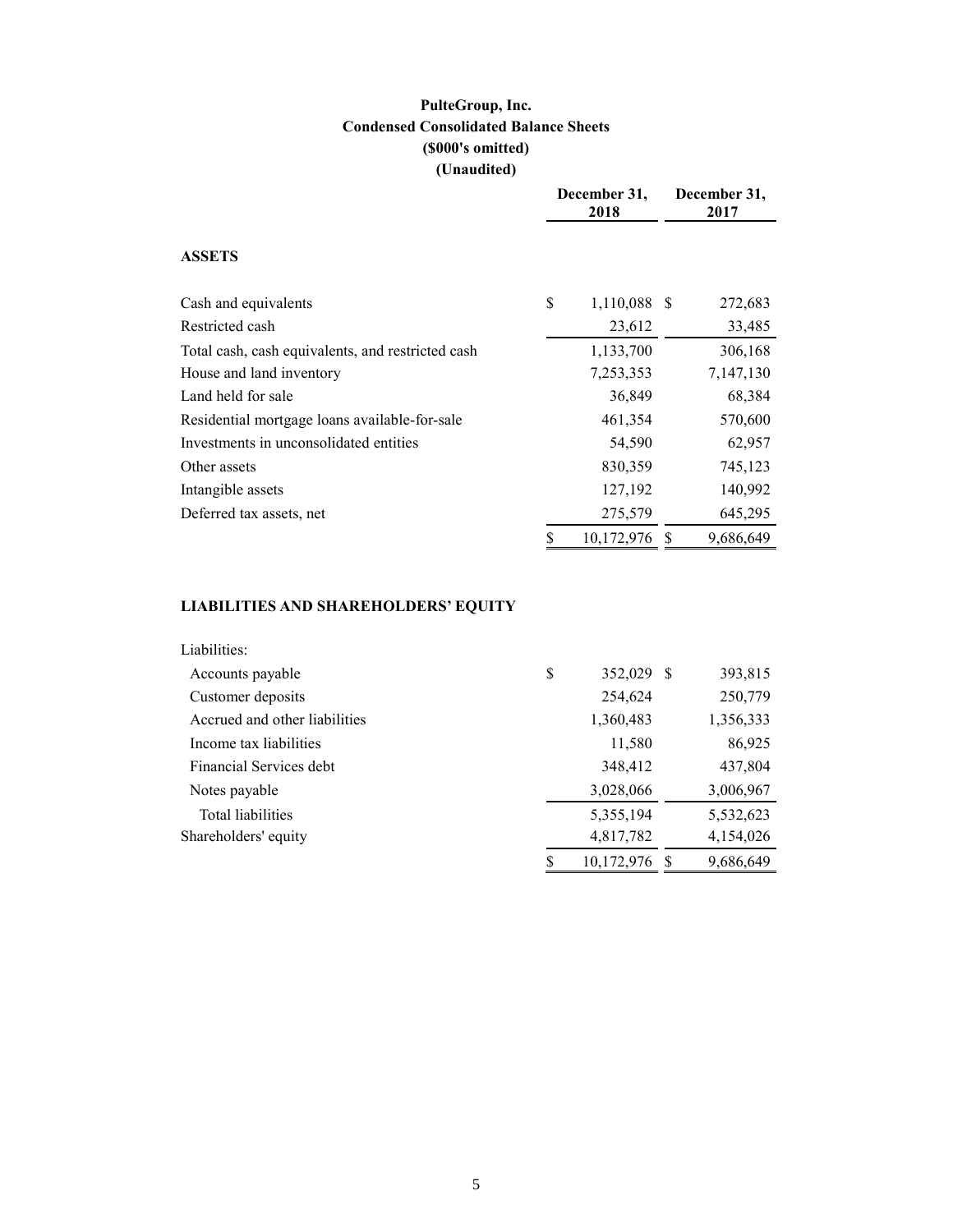## **PulteGroup, Inc. Consolidated Statements of Cash Flows (\$000's omitted) (Unaudited)**

|                                                                            | <b>Year Ended</b>    |             |
|----------------------------------------------------------------------------|----------------------|-------------|
|                                                                            | December 31,         |             |
|                                                                            | 2018                 | 2017        |
| Cash flows from operating activities:                                      |                      |             |
| Net income                                                                 | $1,022,023$ \$<br>\$ | 447,221     |
| Adjustments to reconcile net income to net cash from operating activities: |                      |             |
| Deferred income tax expense                                                | 362,777              | 422,307     |
| Land-related charges                                                       | 99,447               | 191,913     |
| Depreciation and amortization                                              | 49,429               | 50,998      |
| Share-based compensation expense                                           | 28,290               | 33,683      |
| Other, net                                                                 | (3,613)              | (1,789)     |
| Increase (decrease) in cash due to:                                        |                      |             |
| Inventories                                                                | (50, 362)            | (569,030)   |
| Residential mortgage loans available-for-sale                              | 107,330              | (33,009)    |
| Other assets                                                               | (64, 174)            | 55,099      |
| Accounts payable, accrued and other liabilities                            | (101, 403)           | 65,684      |
| Net cash provided by operating activities                                  | 1,449,744            | 663,077     |
| Cash flows from investing activities:                                      |                      |             |
| Capital expenditures                                                       | (59,039)             | (32,051)    |
| Investment in unconsolidated subsidiaries                                  | (1,000)              | (23,037)    |
| Other investing activities, net                                            | 18,097               | 4,846       |
| Net cash used in investing activities                                      | (41, 942)            | (50, 242)   |
| Cash flows from financing activities:                                      |                      |             |
| Proceeds from debt, net of issuance costs                                  | (8,164)              |             |
| Repayments of debt                                                         | (82, 775)            | (134, 747)  |
| Borrowings under revolving credit facility                                 | 1,566,000            | 2,720,000   |
| Repayments under revolving credit facility                                 | (1,566,000)          | (2,720,000) |
| Financial Services borrowings (repayments), net                            | (89, 393)            | 106,183     |
| Stock option exercises                                                     | 6,555                | 27,720      |
| Share repurchases                                                          | (302, 473)           | (916, 323)  |
| Dividends paid                                                             | (104, 020)           | (112,748)   |
| Net cash used in financing activities                                      | (580, 270)           | (1,029,915) |
| Net increase (decrease)                                                    | 827,532              | (417,080)   |
| Cash, cash equivalents, and restricted cash at beginning of period         | 306,168              | 723,248     |
| Cash, cash equivalents, and restricted cash at end of period               | $1,133,700$ \$       | 306,168     |
| <b>Supplemental Cash Flow Information:</b>                                 |                      |             |
| Interest paid (capitalized), net                                           | \$<br>557            | (942)<br>S  |
| Income taxes paid, net                                                     | S<br>89,204 \$       | 14,875      |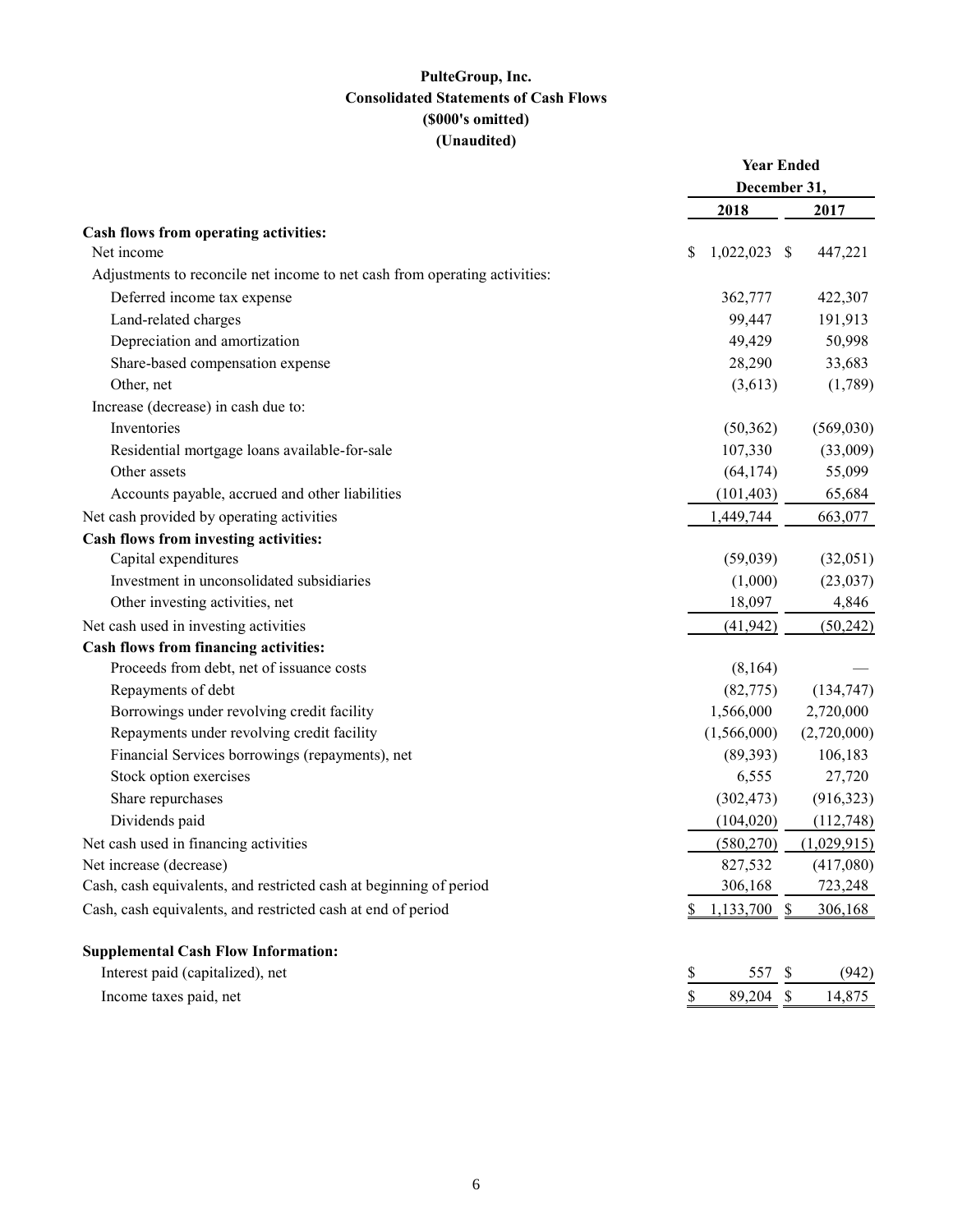## **PulteGroup, Inc. Segment Data (\$000's omitted) (Unaudited)**

|    |              |          |                         | <b>Year Ended</b>                                      |                       |          |                                                                                 |  |  |  |
|----|--------------|----------|-------------------------|--------------------------------------------------------|-----------------------|----------|---------------------------------------------------------------------------------|--|--|--|
|    | December 31, |          |                         |                                                        | December 31,          |          |                                                                                 |  |  |  |
|    | 2018         |          | 2017                    |                                                        | 2018                  |          | 2017                                                                            |  |  |  |
|    |              |          |                         |                                                        |                       |          |                                                                                 |  |  |  |
| \$ | 2,884,557    | <b>S</b> | 2,717,031               | \$.                                                    | 9,818,445             | -S       | 8,323,984                                                                       |  |  |  |
|    | 59,534       |          | 21,693                  |                                                        | 164,504               |          | 61,542                                                                          |  |  |  |
|    | 2,944,091    |          | 2,738,724               |                                                        | 9,982,949             |          | 8,385,526                                                                       |  |  |  |
|    |              |          |                         |                                                        |                       |          | (6,461,152)                                                                     |  |  |  |
|    | (54,769)     |          |                         |                                                        |                       |          | (134, 449)                                                                      |  |  |  |
|    | (292,318)    |          |                         |                                                        |                       |          | (891,581)                                                                       |  |  |  |
|    | (7,362)      |          | (4,178)                 |                                                        |                       |          | (33,012)                                                                        |  |  |  |
|    | 324,938      | -S       | 385,508                 | <sup>S</sup>                                           |                       | -S       | 865,332                                                                         |  |  |  |
|    |              |          |                         |                                                        |                       |          |                                                                                 |  |  |  |
| \$ |              |          |                         |                                                        |                       |          | 73,496                                                                          |  |  |  |
|    |              |          |                         |                                                        |                       |          |                                                                                 |  |  |  |
| \$ | 329,491      | S        | 408,767                 | -S                                                     | 1,347,540             | <b>S</b> | 938,828                                                                         |  |  |  |
|    |              |          | (2,264,704)<br>4,553 \$ | <b>Three Months Ended</b><br>(2,128,931)<br>(201, 607) | (18,500)<br>23,259 \$ |          | (7,540,937)<br>(126, 560)<br>(1,012,023)<br>(14, 625)<br>1,288,804<br>58,736 \$ |  |  |  |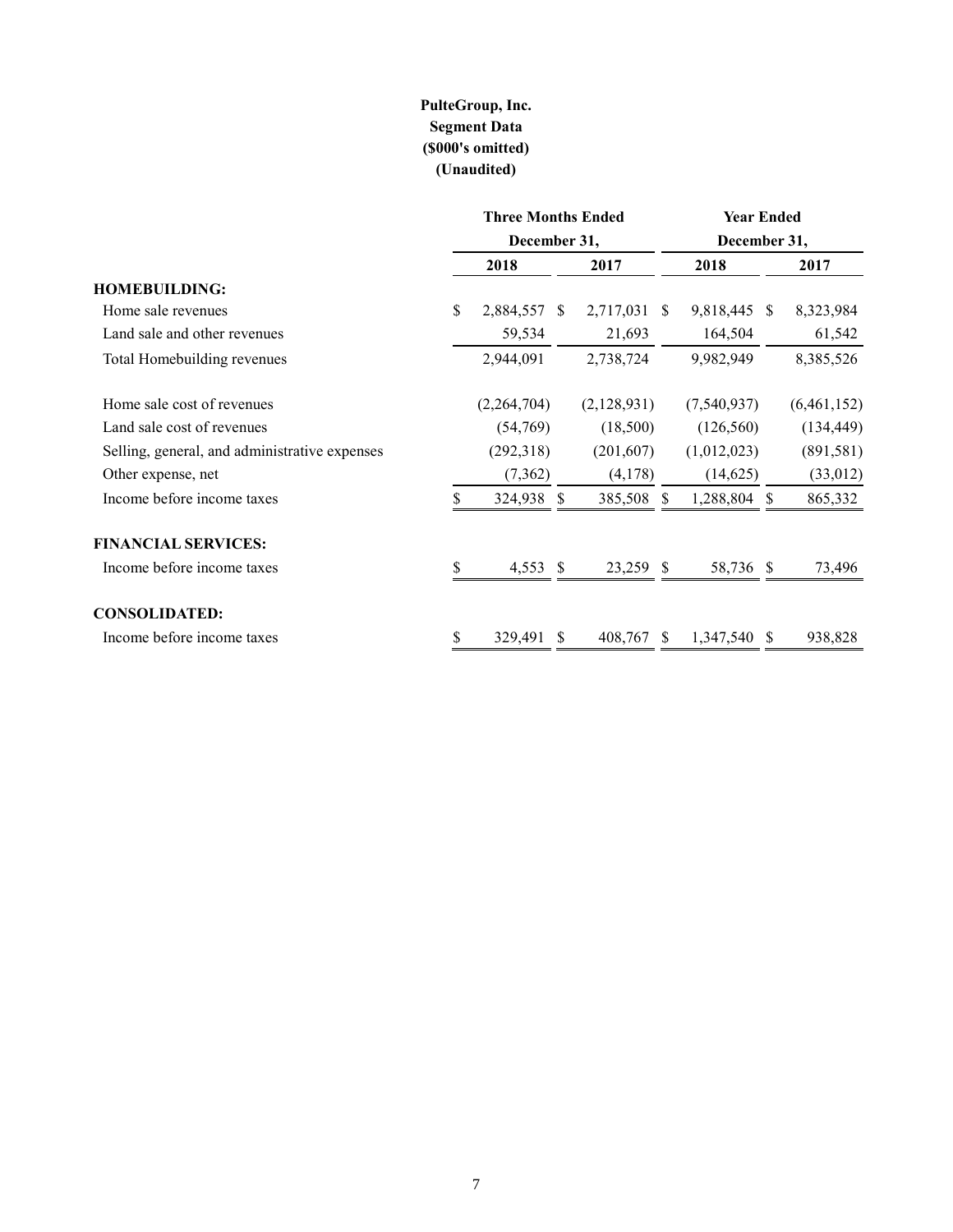## **PulteGroup, Inc. Segment Data, continued (\$000's omitted) (Unaudited)**

| <b>Three Months Ended</b>    |    |              |    |           | <b>Year Ended</b>  |    |           |  |  |  |  |
|------------------------------|----|--------------|----|-----------|--------------------|----|-----------|--|--|--|--|
|                              |    | December 31, |    |           | December 31,       |    |           |  |  |  |  |
|                              |    | 2018         |    | 2017      | 2018               |    | 2017      |  |  |  |  |
| Home sale revenues           | \$ | 2,884,557    | \$ | 2,717,031 | \$<br>9,818,445 \$ |    | 8,323,984 |  |  |  |  |
| <b>Closings - units</b>      |    |              |    |           |                    |    |           |  |  |  |  |
| Northeast                    |    | 556          |    | 489       | 1,558              |    | 1,335     |  |  |  |  |
| Southeast                    |    | 1,123        |    | 1,137     | 4,220              |    | 3,888     |  |  |  |  |
| Florida                      |    | 1,509        |    | 1,222     | 4,771              |    | 3,861     |  |  |  |  |
| Midwest                      |    | 1,063        |    | 1,120     | 3,716              |    | 3,696     |  |  |  |  |
| Texas                        |    | 1,193        |    | 1,298     | 4,212              |    | 4,107     |  |  |  |  |
| West                         |    | 1,265        |    | 1,366     | 4,630              |    | 4,165     |  |  |  |  |
|                              |    | 6,709        |    | 6,632     | 23,107             |    | 21,052    |  |  |  |  |
| <b>Average selling price</b> | \$ | 430 \$       |    | 410 \$    | 425 \$             |    | 395       |  |  |  |  |
| Net new orders - units       |    |              |    |           |                    |    |           |  |  |  |  |
| Northeast                    |    | 265          |    | 357       | 1,516              |    | 1,460     |  |  |  |  |
| Southeast                    |    | 814          |    | 919       | 4,114              |    | 4,233     |  |  |  |  |
| Florida                      |    | 1,018        |    | 1,000     | 4,982              |    | 4,121     |  |  |  |  |
| Midwest                      |    | 651          |    | 757       | 3,631              |    | 3,876     |  |  |  |  |
| Texas                        |    | 767          |    | 840       | 4,278              |    | 4,121     |  |  |  |  |
| West                         |    | 752          |    | 932       | 4,312              |    | 4,815     |  |  |  |  |
|                              |    | 4,267        |    | 4,805     | 22,833             |    | 22,626    |  |  |  |  |
| Net new orders - dollars     | \$ | 1,809,352    | \$ | 2,030,223 | \$<br>9,675,529    | \$ | 9,361,534 |  |  |  |  |

|                           | December 31,   |          |           |
|---------------------------|----------------|----------|-----------|
|                           | 2018           |          | 2017      |
| Unit backlog              |                |          |           |
| Northeast                 | 470            |          | 512       |
| Southeast                 | 1,610          |          | 1,716     |
| Florida                   | 1,889          |          | 1,678     |
| Midwest                   | 1,402          |          | 1,487     |
| Texas                     | 1,492          |          | 1,426     |
| West                      | 1,859          |          | 2,177     |
|                           | 8,722          |          | 8,996     |
| <b>Dollars in backlog</b> | 3,836,147<br>S | <b>S</b> | 3,979,064 |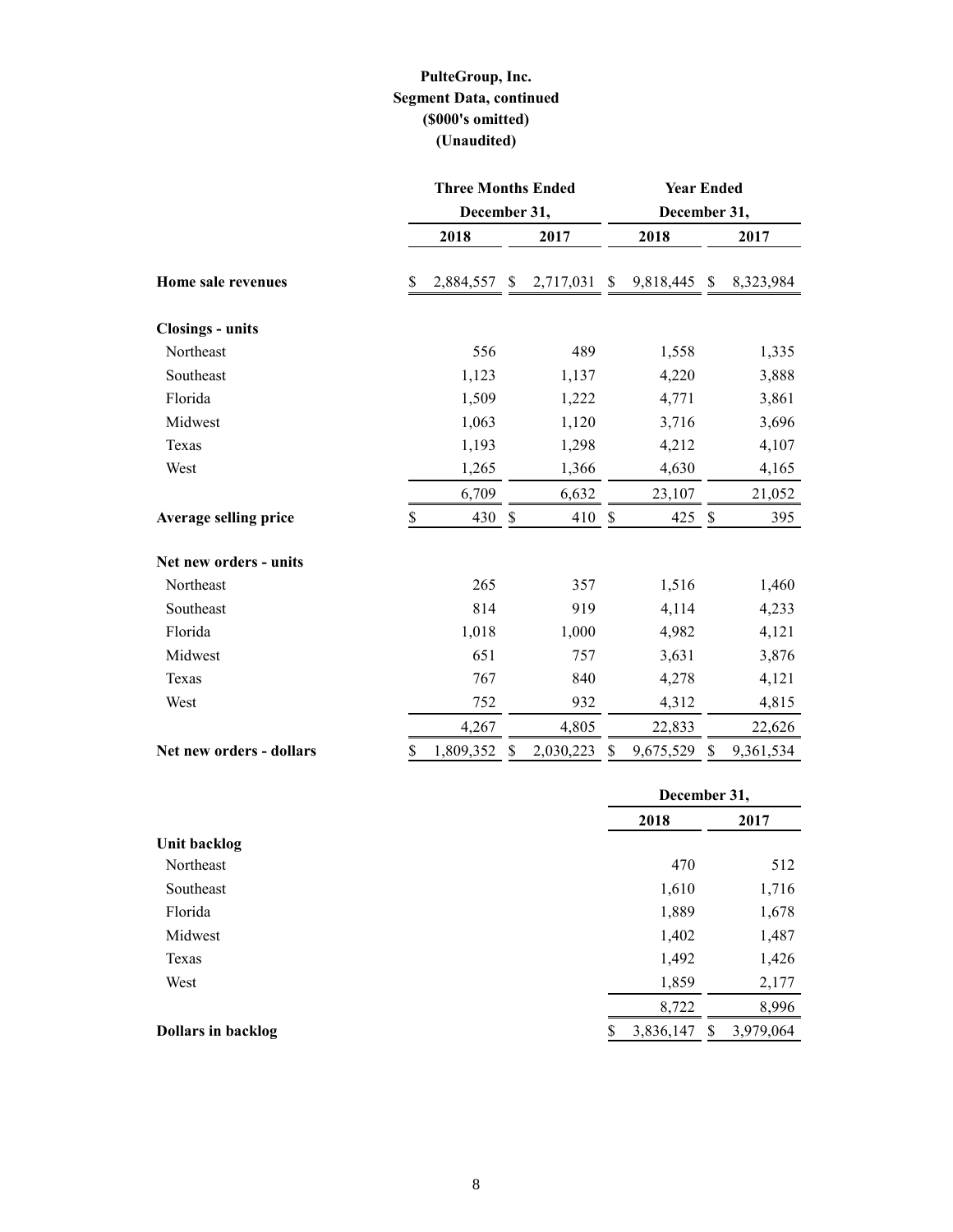# **PulteGroup, Inc. Segment Data, continued (\$000's omitted) (Unaudited)**

|                               | <b>Three Months Ended</b> |  |           |  |              | <b>Year Ended</b> |  |  |  |
|-------------------------------|---------------------------|--|-----------|--|--------------|-------------------|--|--|--|
|                               | December 31,              |  |           |  | December 31, |                   |  |  |  |
|                               | 2018                      |  | 2017      |  | 2018         | 2017              |  |  |  |
| <b>MORTGAGE ORIGINATIONS:</b> |                           |  |           |  |              |                   |  |  |  |
| Origination volume            | 4.145                     |  | 4.521     |  | 14.464       | 14,152            |  |  |  |
| Origination principal         | ,286,154                  |  | 1,348,933 |  | 4,456,360    | 4,127,084         |  |  |  |
| Capture rate                  | 76.8%                     |  | 80.6%     |  | 76.2%        | 79.9%             |  |  |  |

## **Supplemental Data (\$000's omitted) (Unaudited)**

|                                            | <b>Three Months Ended</b><br>December 31, |            |  |            | <b>Year Ended</b><br>December 31, |            |      |           |
|--------------------------------------------|-------------------------------------------|------------|--|------------|-----------------------------------|------------|------|-----------|
|                                            |                                           | 2018       |  | 2017       | 2018                              |            | 2017 |           |
| Interest in inventory, beginning of period | \$                                        | 242,787 \$ |  | 222,545 \$ |                                   | 226,611 \$ |      | 186,097   |
| Interest capitalized                       |                                           | 42,335     |  | 45,771     |                                   | 172,809    |      | 181,719   |
| Interest expensed                          |                                           | (57, 627)  |  | (41,705)   |                                   | (171, 925) |      | (141,205) |
| Interest in inventory, end of period       |                                           | 227,495 \$ |  | 226,611    | <sup>\$</sup>                     | 227,495    |      | 226,611   |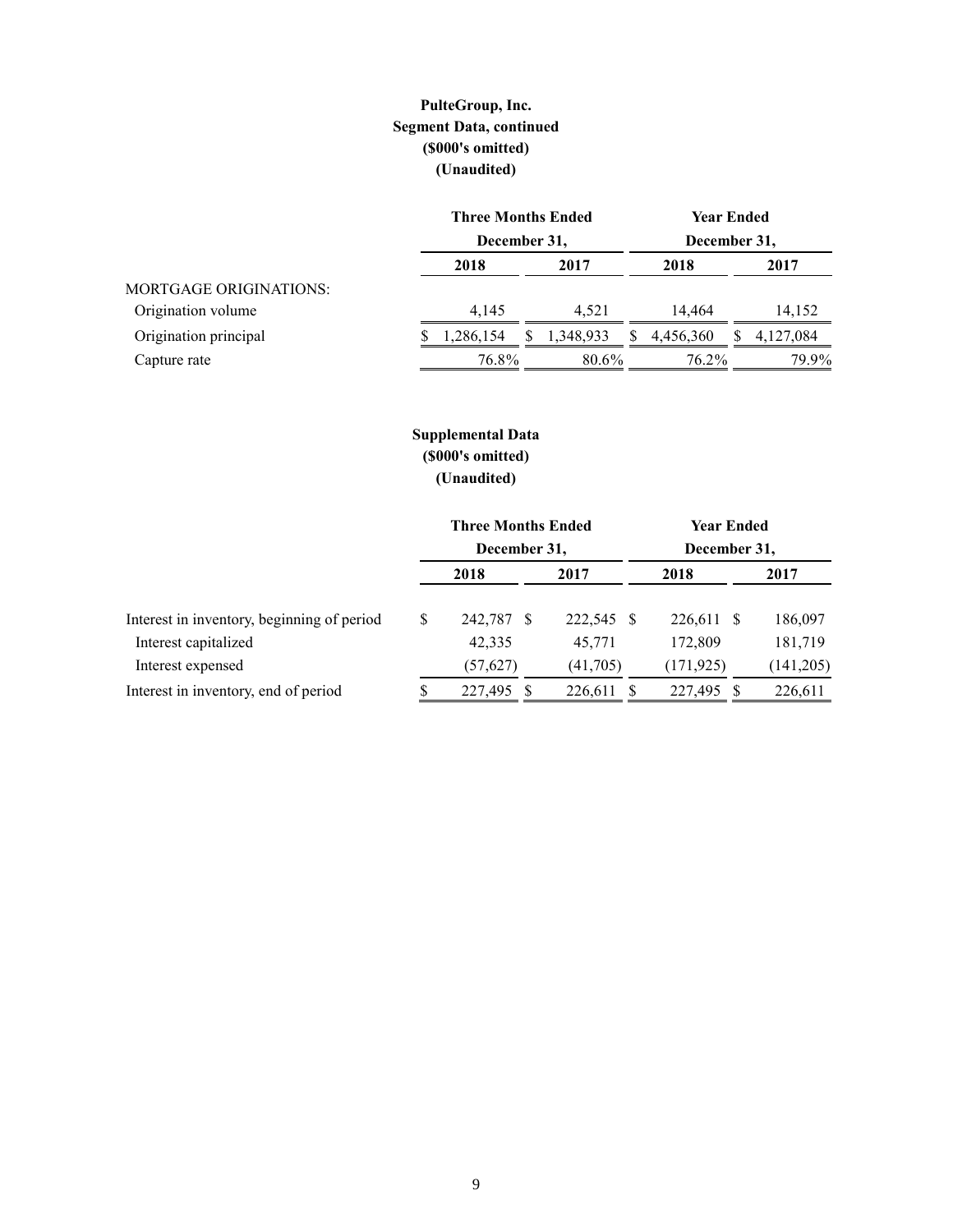#### **PulteGroup, Inc. Reconciliation of Non-GAAP Financial Measures (Unaudited)**

This report contains information about our operating results reflecting certain adjustments, including adjustments to cost of revenues, selling general, and administrative expenses, income before income taxes, income tax expense, net income, diluted earnings per share, and operating margin. These measures are considered non-GAAP financial measures under the SEC's rules and should be considered in addition to, rather than as a substitute for, the comparable GAAP financial measures as measures of our profitability. We believe that reflecting these adjustments provides investors relevant and useful information for evaluating the comparability of financial information presented and comparing our profitability to other companies in the homebuilding industry. Although other companies in the homebuilding industry report similar information, the methods used may differ. We urge investors to understand the methods used by other companies in the homebuilding industry to calculate these measures and any adjustments thereto before comparing our measures to those of such other companies.

The following tables set forth a reconciliation of the non-GAAP financial measures to the GAAP financial measures that management believes to be most directly comparable (\$000's omitted):

|                                                       |                                                       |    |                    | <b>Three Months Ended</b><br>December 31, |          |  |  |
|-------------------------------------------------------|-------------------------------------------------------|----|--------------------|-------------------------------------------|----------|--|--|
|                                                       | <b>Results of Operations</b><br><b>Classification</b> |    | 2018               |                                           | 2017     |  |  |
| Net income, as reported                               |                                                       | \$ | 237,649            | -S                                        | 77,415   |  |  |
| Adjustments to income before income taxes:            |                                                       |    |                    |                                           |          |  |  |
| Land impairments                                      | Home sale cost of revenues                            |    | 66,911             |                                           | 57,466   |  |  |
| Net realizable value adjustments - land held for sale | Land sale cost of revenues                            |    | 8,968              |                                           | *        |  |  |
| Write-offs of pre-acquisition costs                   | Other income (expense)                                |    | 9,595              |                                           | $\ast$   |  |  |
| Insurance reserve adjustments                         | SG&A                                                  |    | ∗                  |                                           | (66,009) |  |  |
| Financial Services reserve adjustments                | Financial Services expense                            |    | 16,224             |                                           |          |  |  |
| Income tax effect of the above items                  | Income tax expense                                    |    | (25,719)           |                                           | 3,110    |  |  |
| Net tax charges                                       | Income tax expense                                    |    | ∗                  |                                           | 180,761  |  |  |
| <b>Adjusted net income</b>                            |                                                       | S  | 313,628            | S                                         | 252,743  |  |  |
| EPS (diluted), as reported                            |                                                       | \$ | $0.84 \text{ }$ \$ |                                           | 0.26     |  |  |
| <b>Adjusted EPS (diluted)</b>                         |                                                       | \$ | 1.11               | S.                                        | 0.85     |  |  |

#### **Reconciliation of Adjusted Net Income and Adjusted EPS**

*\*Item not meaningful for the period presented*